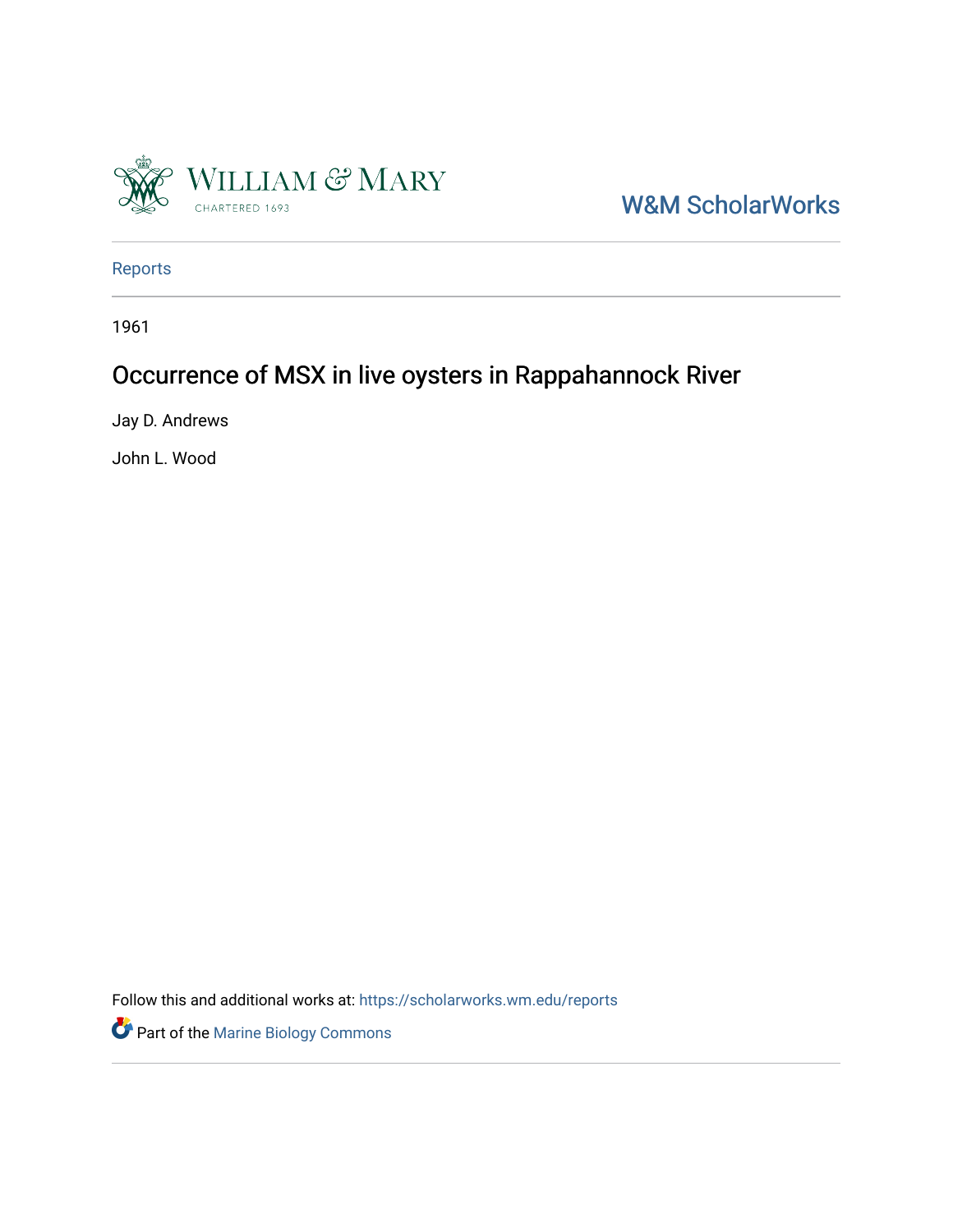## **VIMS ARCHIVES**

Occurrence of MSX in Live Oysters in Rappahannock River

Virginia Institute of Marine Science

Virginia Fisheries Laboratory Gloucester Point, Virginia

Jay D. Andrews and John L. Wood

October 20, 1961

|                    |                                    | No.                     | No.                     |
|--------------------|------------------------------------|-------------------------|-------------------------|
| Location           | <u>Date</u>                        | Examined                | Infected                |
| Butler's Hole      | 3 Dec. 59                          | 5                       | $\mathbf{3}$            |
| <b>Broad Creek</b> | 1 Dec. 59                          | 12                      | 6                       |
|                    | 25 Oct. 60                         | 25                      | $\mathbf 3$             |
|                    | 7 Dec. 60                          | 25                      | 8                       |
| Parrotts Rock      | 26 Oct. 60                         | 25                      | $\mathbf{1}$            |
|                    | Dec. 60<br>$\overline{\mathbf{z}}$ | 25                      | $\overline{\mathbf{z}}$ |
| Drummond Gr.       | 2 Dec. 59                          | $\overline{\mathbf{3}}$ | $\bf{0}$                |
|                    | 7 Dec. 60                          | 25                      | $\mathbf{1}$            |
| Hoghouse Bar       | 23 Sep. 59                         | 5                       | 0                       |
|                    | 7 Oct. 59                          | $\overline{\mathbf{5}}$ | $\mathbf{1}$            |
|                    | 3 Dec. 59                          | 6                       | $\mathbf 0$             |
|                    | 23 Feb. 60                         | 8                       | $\mathbf 0$             |
|                    | 29 Apr. 60                         | 20                      | $\mathbf 0$             |
|                    | 29 Jun. 60                         | 20                      | $\mathbf 0$             |
|                    | 23 Aug. 60*                        |                         |                         |
|                    | 22 Sep. 60                         | 25                      | $\mathbf 0$             |
|                    | 4 Nov. $60*$                       |                         |                         |
|                    | 22 Nov. 60                         | 25                      | $\mathbf 3$             |
|                    | 7 Dec. 60                          | 25                      | $\mathbf{1}$            |
|                    | 20 Feb. 61                         | 25                      | $\pmb{0}$               |
|                    | 21 Apr. 61                         | 25                      | $\mathbf 0$             |
|                    | 15 May 61*                         |                         |                         |
|                    | 7 Jun. $61*$                       |                         |                         |
|                    | 25 Jul. 61                         | 25                      | 0                       |
|                    | 7 Sep. 61                          | 25                      | $\mathbf{1}$            |
| Tray R3            | 31 Mar. 60                         | 16                      | $\mathbf 1$             |
|                    | 20 Feb. 61*                        | - 6                     | $\mathbf 0$             |
| Tray R5            | 7 Oct. 59                          | 5                       | $\mathbf 0$             |
| Rouge's Hole       | 3 Dec. 59                          | 7 poor                  | $\mathbf 0$             |

 $\boldsymbol{s}^{\prime\prime}$